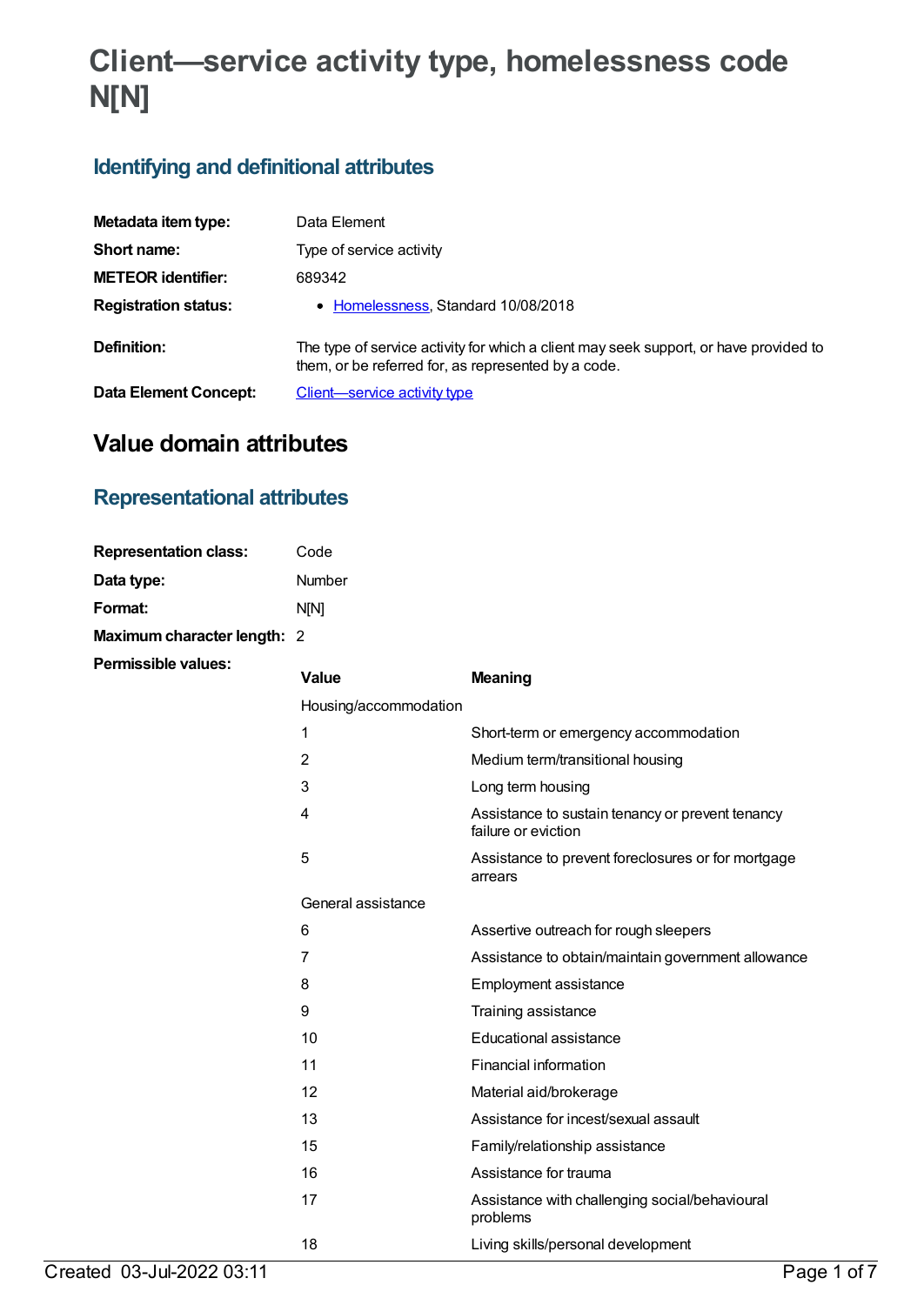| 19                          | Legal information                                                         |
|-----------------------------|---------------------------------------------------------------------------|
| 20                          | Court support                                                             |
| 21                          | Advice/information                                                        |
| 22                          | Retrieval/storage/removal of personal belongings                          |
| 23                          | Advocacy/liaison on behalf of client                                      |
| 24                          | School liaison                                                            |
| 25                          | Child care                                                                |
| 26                          | Structured play/skills development                                        |
| 27                          | Child contact and residence arrangements                                  |
| 28                          | Meals                                                                     |
| 29                          | Laundry/shower facilities                                                 |
| 30                          | Recreation                                                                |
| 31                          | Transport                                                                 |
| 32                          | Other basic assistance                                                    |
| Specialised services        |                                                                           |
| 33                          | Child protection services                                                 |
| 34                          | Parenting skills education                                                |
| 35                          | Child specific specialist counselling services                            |
| 36                          | Psychological services                                                    |
| 37                          | Psychiatric services                                                      |
| 38                          | Mental health services                                                    |
| 39                          | Pregnancy assistance                                                      |
| 40                          | Family planning support                                                   |
| 41                          | Physical disability services                                              |
| 42                          | Intellectual disability services                                          |
| 43                          | Health/medical services                                                   |
| 44                          | Professional legal services                                               |
| 45                          | Financial advice and counselling                                          |
| 46                          | Counselling for problem gambling                                          |
| 47                          | Drug/alcohol counselling                                                  |
| 48                          | Specialist counselling services                                           |
| 49                          | Interpreter services                                                      |
| 50                          | Assistance with immigration services                                      |
| 51                          | Culturally specific services                                              |
| 52                          | Assistance to connect culturally                                          |
| 53                          | Other specialised service                                                 |
| Family/Domestic<br>violence |                                                                           |
| 54                          | Assistance for domestic/family violence - victim<br>support services      |
| 55                          | Assistance for domestic/family violence - perpetrator<br>support services |

# **Collection and usage attributes**

**Guide for use: Housing/accommodation**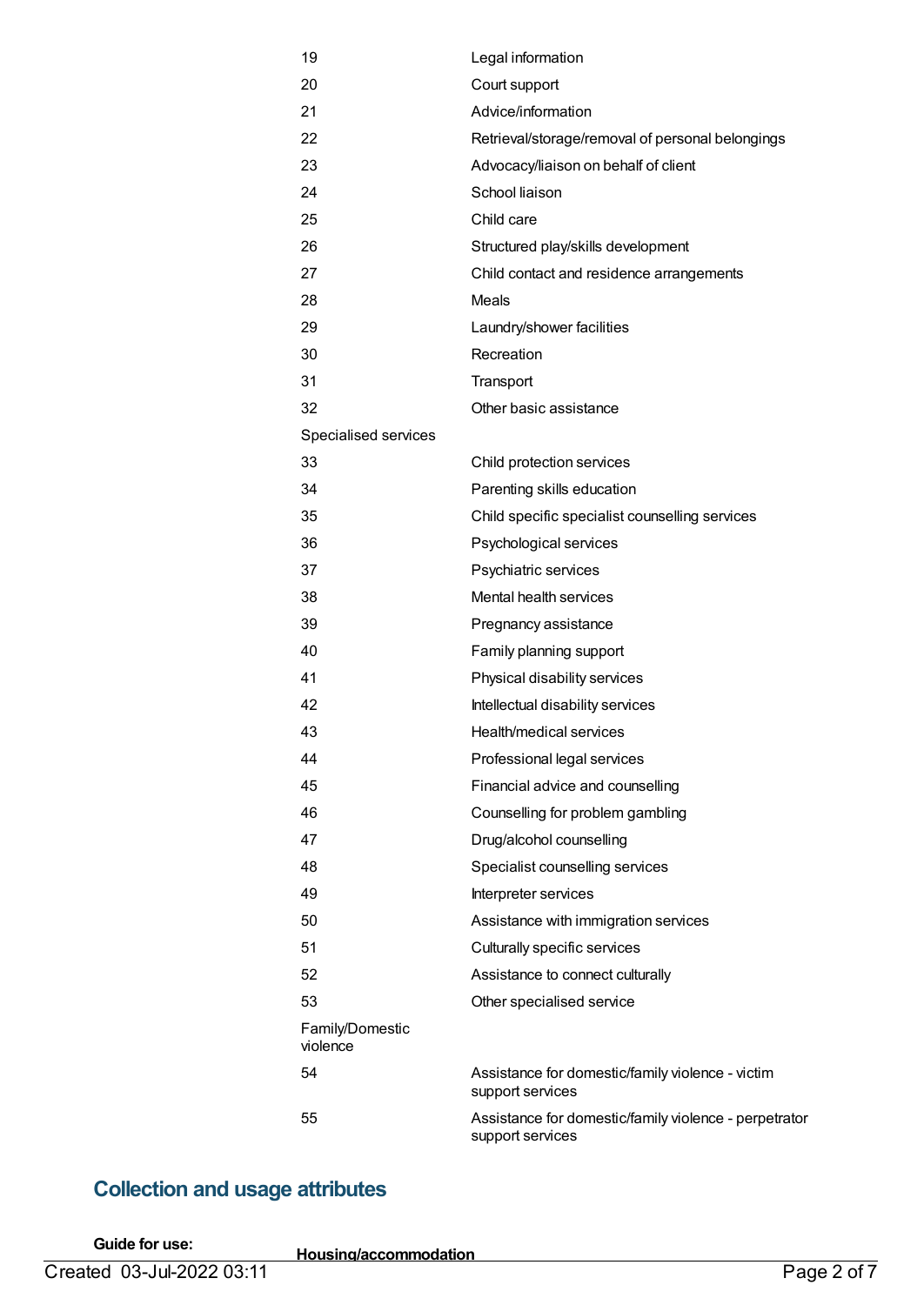CODE 1 Short-term or emergency accommodation

Short-term or emergency accommodation refers to homelessness accommodation that is owned or directly managed by a specialist homelessness service, such as a refuge or crisis shelter. Includes emergency accommodation an agency arranged and paid for in places such as hotels, motels and caravan parks. Does not include financial assistance for rent or other housing costs.

CODE 2 Medium-term/transitional housing

Medium-term/transitional housing refers to medium-term accommodation provided or managed by a specialist homelessness agency or other medium-term housing that is not expected to be long term. Generally, this would be longer than 3 months in duration.

Transitional housing refers to when a client is paying money to occupy accommodation for transition towards independent living or towards returning home. The accommodation is generally more stable and provided for longer than crisis accommodation, and is linked to external support through another agency.

#### CODE 3 Long-term housing

**Housing/accommodation**

Long-term, independent housing, such as public housing, private rental accommodation, community housing or owner-occupied housing. Does not refer to assistance to sustain a tenancy in long-term housing—see *Assistance to sustain tenancy or prevent tenancy failure or eviction*.

CODE 4 Assistance to sustain tenancy or prevent tenancy failure or eviction

Assistance to sustain tenancy or prevent tenancy failure or eviction refers to support to maintain a tenancy by assisting the client to meet rental payments or arrears, maintain property standards and/or organise their finances to meet rental payments, such as using Centrepay. Also includes mediation with housemates and/or neighbours, and advocacy and liaison with housing agencies, landlords or real estate agents and so forth.

Assistance to prevent foreclosures or for mortgage arrears

Assistance to prevent foreclosures or for mortgage arrears refers to support such as assisting the client to assess his/her financial situation and advocating and liaising with lenders.

#### **General assistance**

CODE 6 Assertive outreach for rough sleepers

Assertive outreach for rough sleepers is mostly targeted at rough sleepers and refers to agency workers visiting clients in their usual or familiar environment to find flexible and creative ways of meeting their needs. Service delivery is generally intensive and not dependent on the client turning up to the service centre for appointments. Workers might visit clients in a boarding house, an inner city homelessness agency, a coffee shop, a park bench or any other place that the client may be located. Assertive outreach should not be selected if the client does not have a history of sleeping rough and the client is being visited to assist them to sustain their tenancy.

#### Assistance to obtain/maintain government allowance

Assistance to obtain/maintain government allowance refers to help or support aimed at obtaining social security income, such as completing Centrelink applications or accompanying a client to an interview with a Centrelink officer.

Employment assistance refers to assistance to obtain a job and/or access to employment assistance programs.

Training assistance refers to assistance to access training programs.

Educational assistance refers to assistance to access education or assist the client to remain in education.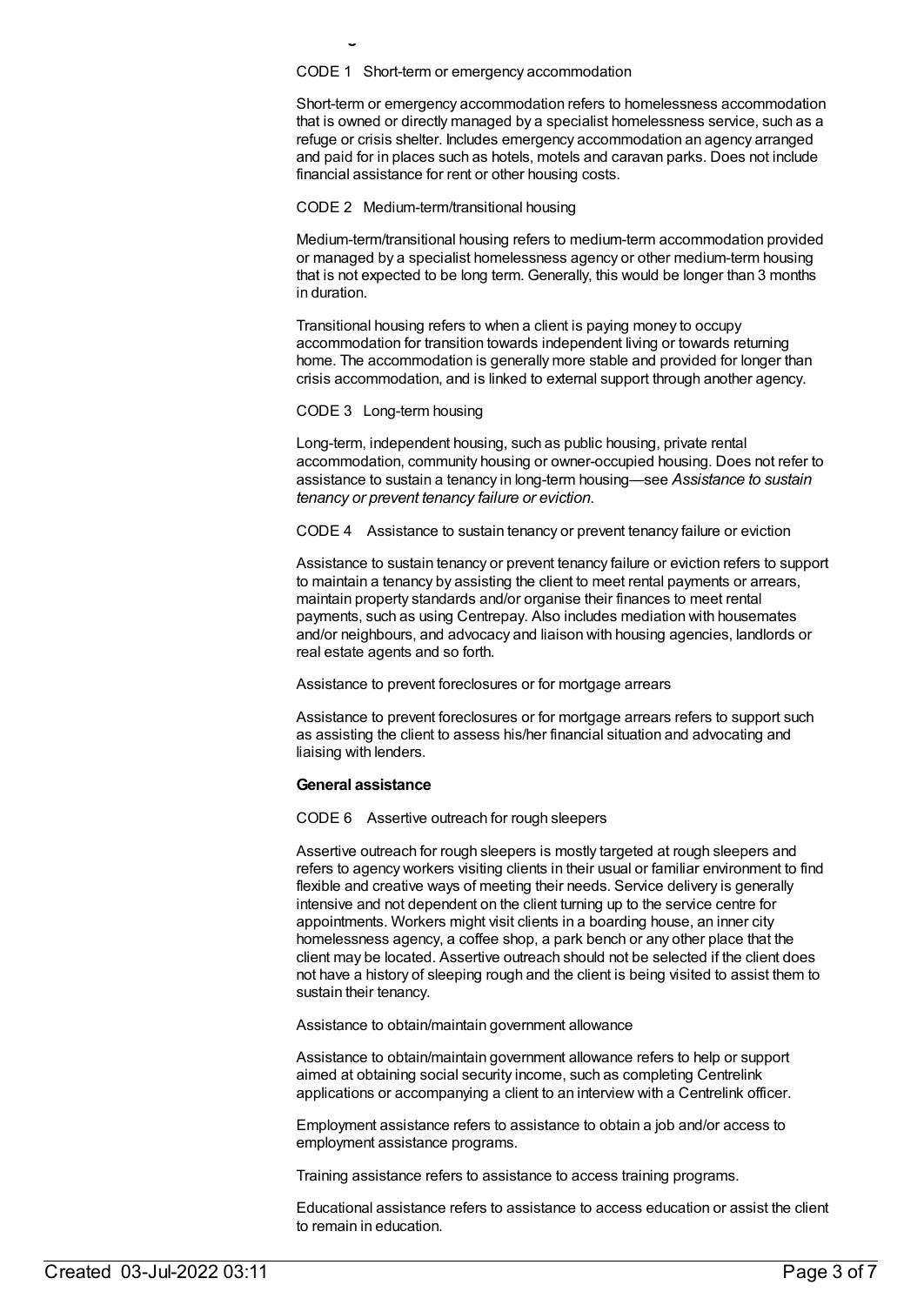Financial information refers to informal discussions aimed at helping the client to understand their financial affairs and raise awareness of some options to address their financial management issues. Includes assisting the client to budget using Centrepay.

#### CODE 12 Material aid/brokerage

Material aid/brokerage refers to money given to, or on behalf of, the client for bond/rent/transport and so forth and other non-monetary assistance, such as clothing, food vouchers and bus/train tickets. This assistance is not expected to be repaid.

Assistance for incest/sexual assault

Assistance for incest/sexual assault refers to one-to-one discussion sessions with the client, usually provided on more than one occasion, dealing with incest or sexual abuse.

Family/relationship assistance refers to discussion sessions or support dealing with family and relationship problems or issues.

Assistance for trauma refers to assistance for clients who have experienced or witnessed an event that threatened their life or safety, or that of others around them. Events include serious accidents, physical or sexual assault, child abuse, suicide of a family member or friend, natural disasters such as bushfires or floods, acts of violence such as an armed robbery, torture, war or terrorism. Excludes sexual assault or domestic/family violence against the client themselves. Includes children who have witnessed domestic violence.

Assistance with challenging social/behavioural problems

Assistance with challenging social/behavioural problems includes assistance with managing behaviour that is disruptive and/or verbally or physically harmful to other people or animals. Includes assistance for children's behavioural problems and may include teaching social skills (that is, building friendships), anger management and conflict resolution skills.

Living skills/personal development refers to help to enhance clients' independence or self-esteem. This help is more than normal everyday contact with the client and includes assistance to develop cooking skills, literacy skills and personal care.

Legal information refers to information about legal issues, such as family law matters or information from a tenancy advice service, where the information provider is not actively working on behalf of the client. Also includes assistance to obtain legal documentation of a client's identity. Does not include specialised legal assistance—see Professional legal services.

Court support

Court support refers to attending, or assisting with, court hearings.

Advice/information refers to advice or information for the client relating to their needs as identified by the worker. Includes information about other services where it is left to the client to follow up the information. For example, where a client is given the names of three counselling services to contact.

In the case of a child, it refers to information given to the child, or parent/guardian on behalf of the child, that relates to the needs of the child as identified by the worker.

Retrieval/storage/removal of personal belongings

Retrieval/storage/removal of personal belongings refers to worker's time to assist with the client's personal effects.

Advocacy/liaison on behalf of client involves work on behalf of a client to ensure the client has proper representation and access to services. Includes liaison with police, probation officers, legal services, Centrelink, housing agencies and so forth. Excludes liaison with schools on behalf of a child—include this in School liaison.

School liaison refers to work on behalf of a child that is related to the child's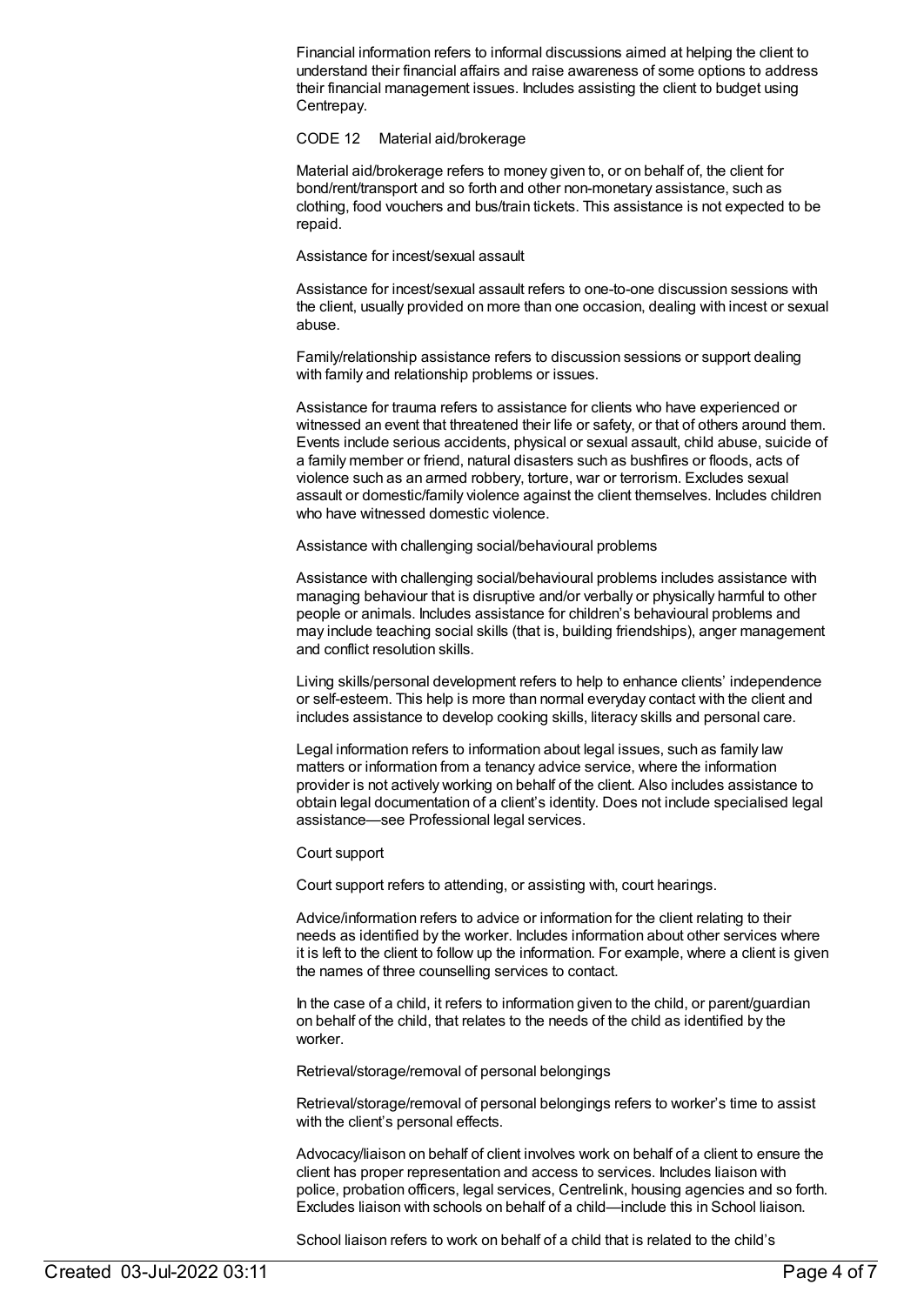education. Includes, for example, assistance with enrolments, and discussion with teachers, administrators or counsellors concerning the child's progress or behaviour.

Child care refers to care of a child by someone other than the child's parents (where parent is taken to mean biological, adoptive or step parent of the child, the child's legal guardian, or the de facto partner of the child's parent). Includes care of a school-aged child after school (after school care) or during school vacations or holidays (holiday/vacation care).

Structured play/skills development refers to play or skill development for a child's development, such as building social skills and living skills, or to achieve particular goals.

Child contact and residence arrangements refers to support to the client to negotiate and facilitate child access arrangements. Support may include ensuring that both parents have adequate access to the child, and ensuring that access is provided in such a way that satisfies the terms set out in a court order, protects the child and guarantees the return of the child to the appropriate custodian. This includes arranging or supervising access visits.

Meals includes actual provision of food for the client. Excludes money or vouchers to purchase food as this should be included under the category *Material aid/brokerage*.

Laundry/shower facilities refers to use of such facilities that are managed by the specialist homelessness agency.

Recreation refers to the provision and coordination of leisure activities for clients.

Transport includes driving a client to an appointment or location. Excludes money for a tram, train or bus.

Other basic assistance refers to other support that is not specialised and is not listed in the categories above.

#### **Specialised services**

Specialised services refer to those services that require knowledge or skills and are usually undertaken by someone with qualifications to provide the particular service.

Child protection services refers to services for children who are, or may be, at risk of significant harm and for whom intervention is needed for their ongoing safety. Includes the statutory Child Protection Service and Placement Service for children who are unable to live at home.

Parenting skills education refers to teaching skills to care for children, such as referring clients to baby health-care clinics, running groups or enrolling parents in classes to teach parenting skills.

Child-specific specialist counselling services refers to support from a specialist counselling service that specifically caters for children's issues.

Psychological services refers to support or assistance from a qualified psychologist.

Psychiatric services refers to support or assistance from a qualified psychiatrist.

Mental health services refers to support from mental health services.

Pregnancy assistance refers to advice, support and assistance relating to pregnancy issues.

Family planning support refers to advice, support and assistance relating to family planning issues.

Physical disability services refers to support and assistance specifically for the client's physical disability.

Intellectual disability services refers to support and assistance specifically for the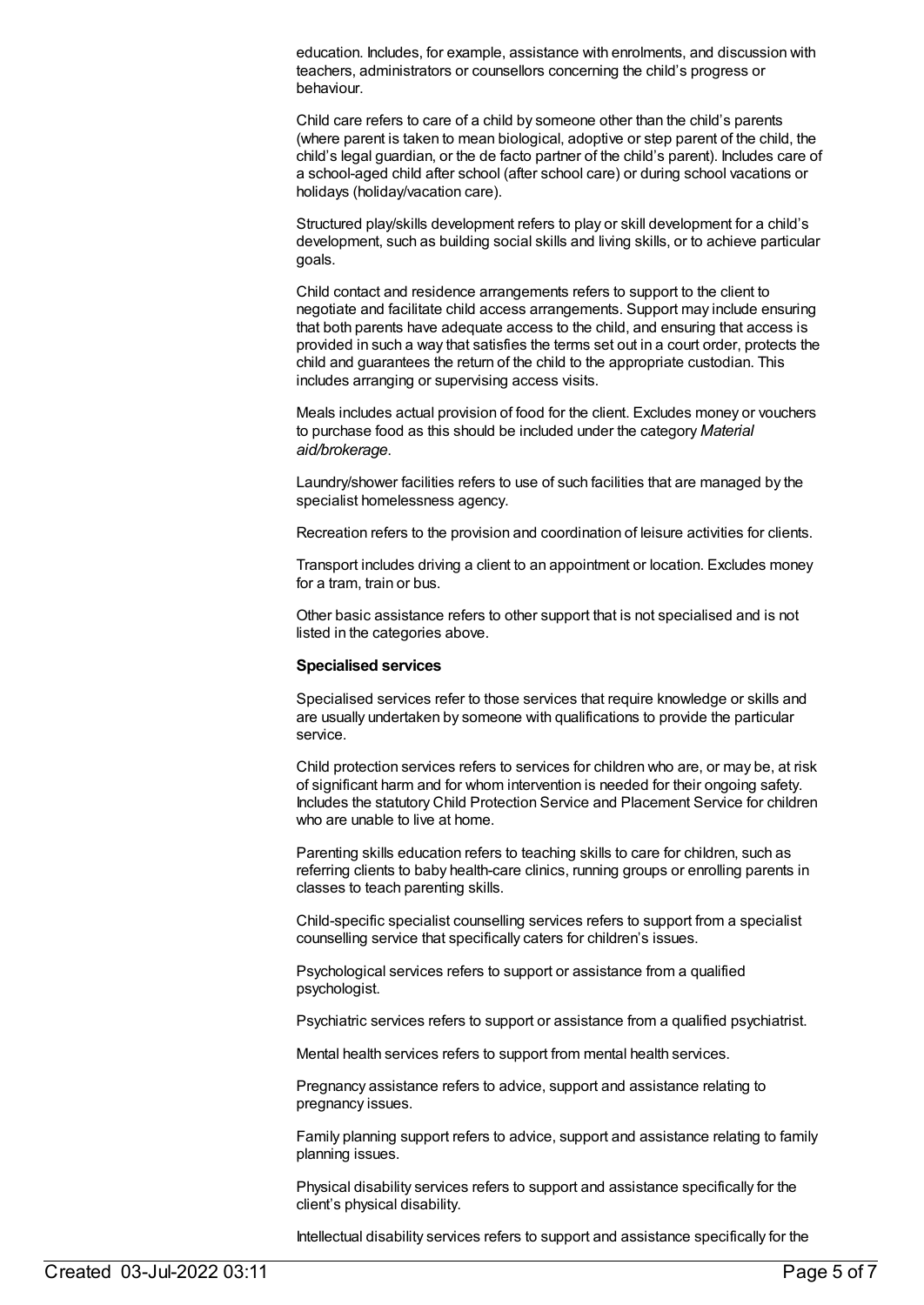client's intellectual disability.

Health/medical services includes assessment of the client's health and medical needs and any treatment provided.

Professional legal services refers to support provided by professional legal services.

Financial advice and counselling refers to support from a specialised financial counselling adviser or service for advice focused around financial management issues. Includes referral to a Centrelink Financial Information Service officer.

Counselling for problem gambling refers to counselling, support or assistance provided to clients who have a gambling addiction/habit/problem and need to develop skills to cope with the problem on a day-to- day basis.

Drug/alcohol counselling refers to support and assistance specifically to address problems related to the client's problematic drug, alcohol or substance use.

Specialist counselling services refers to counselling provided other than financial, gambling or drug/alcohol counselling (recorded in categories above).

Interpreter services refers to assistance to facilitate communication with clients from non-English-speaking backgrounds, or clients who are hearing impaired.

Assistance with immigration services refers to support or assistance provided to clients who need help liaising with government departments or other assistance regarding immigration issues.

Culturally specific services refers to support and assistance delivered in a way that is sensitive to the client's ethnic or cultural background.

Assistance to connect culturally refers to helping clients of all ages, linguistically diverse and cultural backgrounds to participate in the broader community. Also includes assisting Indigenous Australians and clients from diverse cultural backgrounds to connect with their cultures.

Other specialised service refers to other specialised support that is not listed in the categories above.

CODE 54 Assistance for domestic/family violence - victim support services

One-to-one discussion or group sessions with the client, usually provided on more than one occasion, focused around violence inflicted on the client by a family member. Includes referring the client for counselling to a domestic violence support group, or specialised domestic violence support service for victims of family and domestic violence. Exclude children if not the victim themselves (include in Assistance for trauma if counselling required).

CODE 55 Assistance for domestic/family violence - perpetrator support services

One-to-one discussion or group sessions with the client, usually provided on more than one occasion, focused around the family and domestic violence the client has perpetrated. Includes referring the client for counselling to a perpetrator support<br>Source and reference at this perpetrator support service.

**Submitting organisation:** Australian Institute of Health and Welfare

### **Data element attributes**

### **Collection and usage attributes**

**Guide for use:** This data element is used in combination with the data element [Client—needs](file:///content/689340) assessment service activity outcome, code N, to ensure that the outcome is captured for any or all of the possible service activities available.